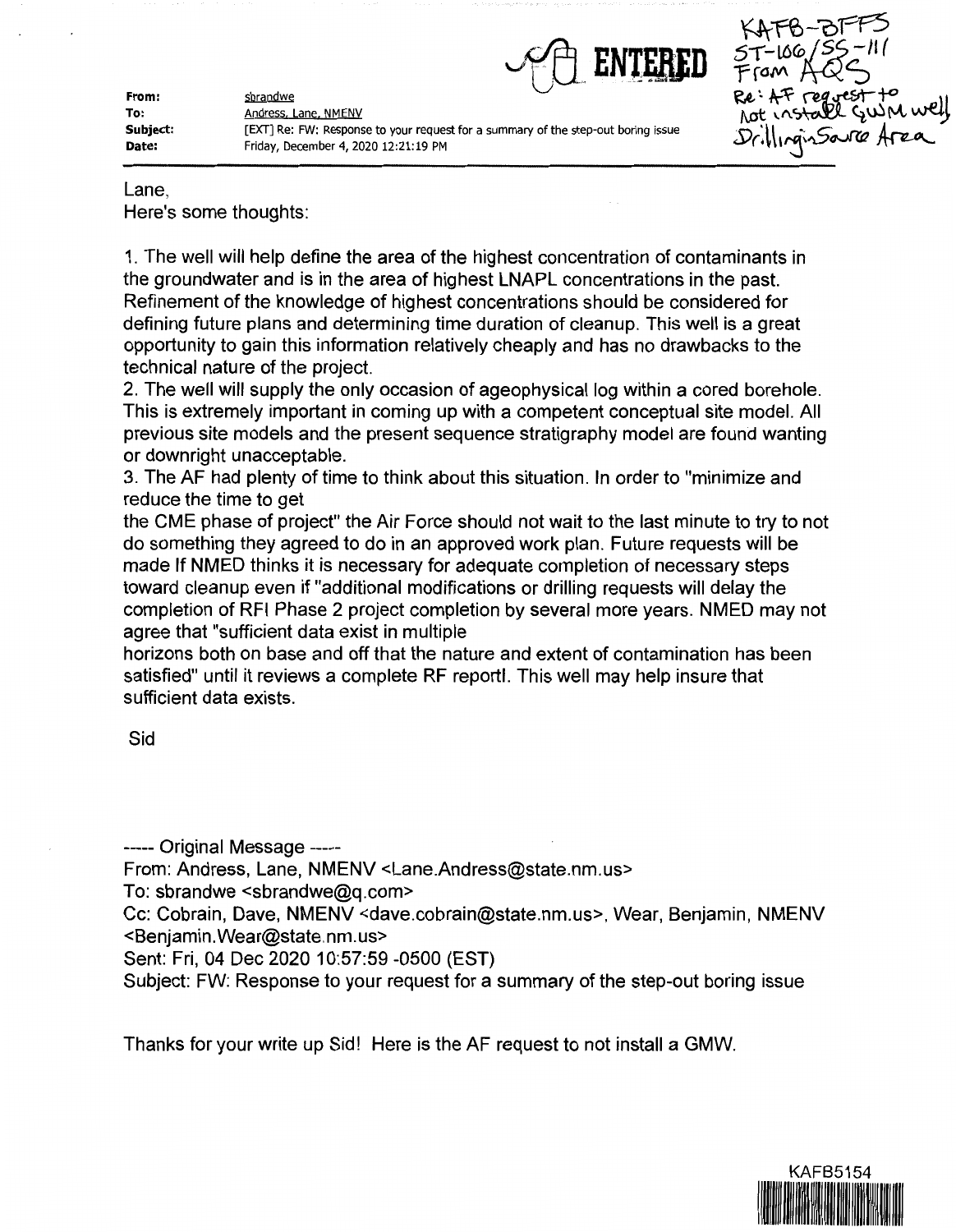**From: Pierard, Kevin, NMENV <Absoluterary Research Pierard @state.nm.us>** 

**Sent:** Friday, December 4, 2020 8:20 AM **To:** Cobrain, Dave, NMENV <dave.cobrain@state.nm.us>; Andress, Lane, NMENV <Lane.Andress@state.nm.us>; Murphy, Robert, NMENV <Robert.Murphy@state.nm.us> **Subject:** FW: Response to your request for a summary of the step-out boring issue

Please develop a response that I can send Kate. I think the focus should be on the  $4<sup>th</sup>$  para in her email (An additional monitoring well at this location ....) based on our discussion yesterday. Please cite the workplan an approval language to the extent possible and outline our rationale. Given the timing I will need the response today. thanks

**From:** LYNNES, KATHRYN D HQE USAF AFGSC 377 MSG/SAF/IEE <kathryn.lynnes@us.af.mil>

**Sent:** Thursday, December 3, 2020 2:46 PM **To:** Pierard, Kevin, NMENV <Kevin.Pierard@state.nm.us> Cc: SEGURA, CHRISTOPHER G GS-14 USAF AFCEC/CZO <christopher.segura.2@us.af.mil>; KOTTKAMP, SHEEN T GS-13 USAF AFCEC AFCEC/CZOW <sheen.kottkamp.1@us.af.mil>; GILLESPIE, JOHN L GS-14 USAF HAF AFCEC/CZTE <john.gillespie.3@us.af.mil>; Stapleton, Mark <Mark.Stapleton@noblis.org>; Stringer, Stephanie, NMENV <Stephanie. Stringer@state. nm. us>

**Subject:** [EXT] Response to your request for a summary of the step-out boring issue

Hi Kevin:

As we discussed during our 01 December 2020 conference call, the Air Force is proposing to abandon the KAFB-106S 10 step-out boring rather than completing it as a monitoring well. A summary of the rationale for this change is provided below.

According to the approved work plan, Work Plan For Data Gap Monitoring Well Installation KAFB-106248 to KAFB-106252 and KAFB-106S10 Bulk Fuels Facility,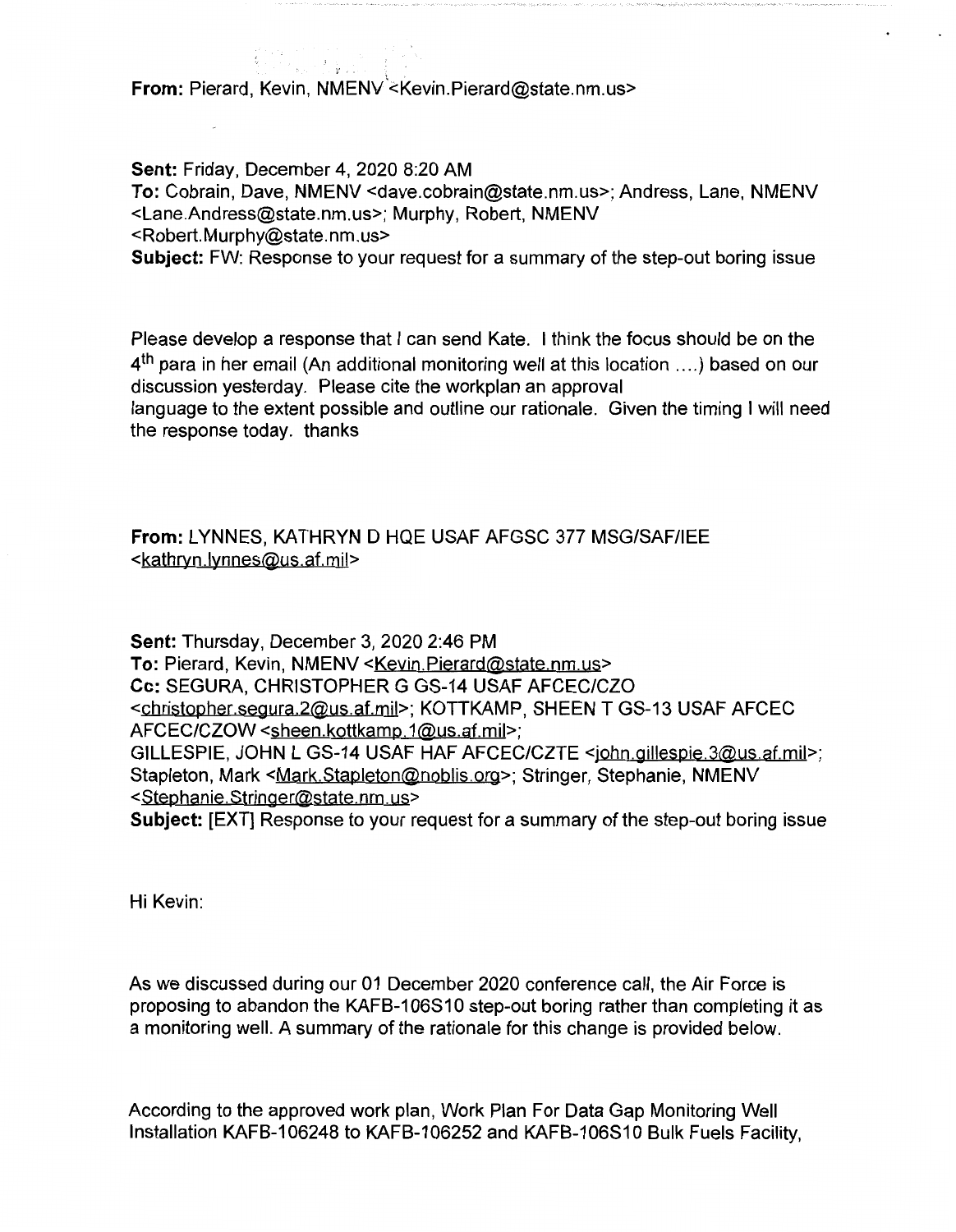<Lane.Andress@state.nm.us>; Murphy, Robert, NMENV <Robert.Murphy@state.nm.us> **Subject:** FW: Response to your request for a summary of the step-out boring issue

Please develop a response that I can send Kate. I think the focus should be on the 4<sup>th</sup> para in her email (An additional monitoring well at this location .... ) based on our discussion yesterday. Please cite the workplan an approval

language to the extent possible and outline our rationale. Given the timing I will need the response today. thanks

**From:** LYNNES, KATHRYN D HQE USAF AFGSC 377 MSG/SAF/IEE <kathryn.lynnes@us.af.mil>

**Sent:** Thursday, December 3, 2020 2:46 PM ' **To:** Pierard, Kevin, NMENV <Kevin.Pierard@state.nm.us> Cc: SEGURA, CHRISTOPHER G GS-14 USAF AFCEC/CZO <christopher.segura.2@us.af.mil>; KOTTKAMP, SHEEN T GS-13 USAF AFCEC AFCEC/CZOW <sheen.kottkamp.1@us.af.mil>; GILLESPIE, JOHN L GS-14 USAF HAF AFCEC/CZTE <john.gillespie.3@us.af.mil>; Stapleton, Mark <Mark.Stapleton@noblis.org>; Stringer, Stephanie, NMENV <Stephanie.Stringer@state.nm.us> **Subject:** [EXT] Response to your request for a summary of the step-out boring issue

Hi Kevin:

As we discussed during our 01 December 2020 conference call, the Air Force is proposing to abandon the KAFB-106S10 step-out boring rather than completing it as a monitoring well. A summary of the rationale for this change is provided below.

According to the approved work plan, Work Plan For Data Gap Monitoring Well Installation KAFB-106248 to KAFB-106252 and KAFB-106S10 Bulk Fuels Facility, Solid Waste Management Units ST-106/SS-111 dated September 2020, the primary objective

of the source area part of this effort was to identify the single point of discontinuity where the LNAPL from the fuel leak migrated down to the water table. This would be achieved by identifying the single point where no upper or lower clay units exist and,

based on Figure 5.1 in the approved work plan, would be declared the migration pathway.

The work plan identified an initial boring location and allowed for a step-out boring if a discontinuity was not found. The initial boring location encountered a significant clay layer, which was not expected based upon both NMED's and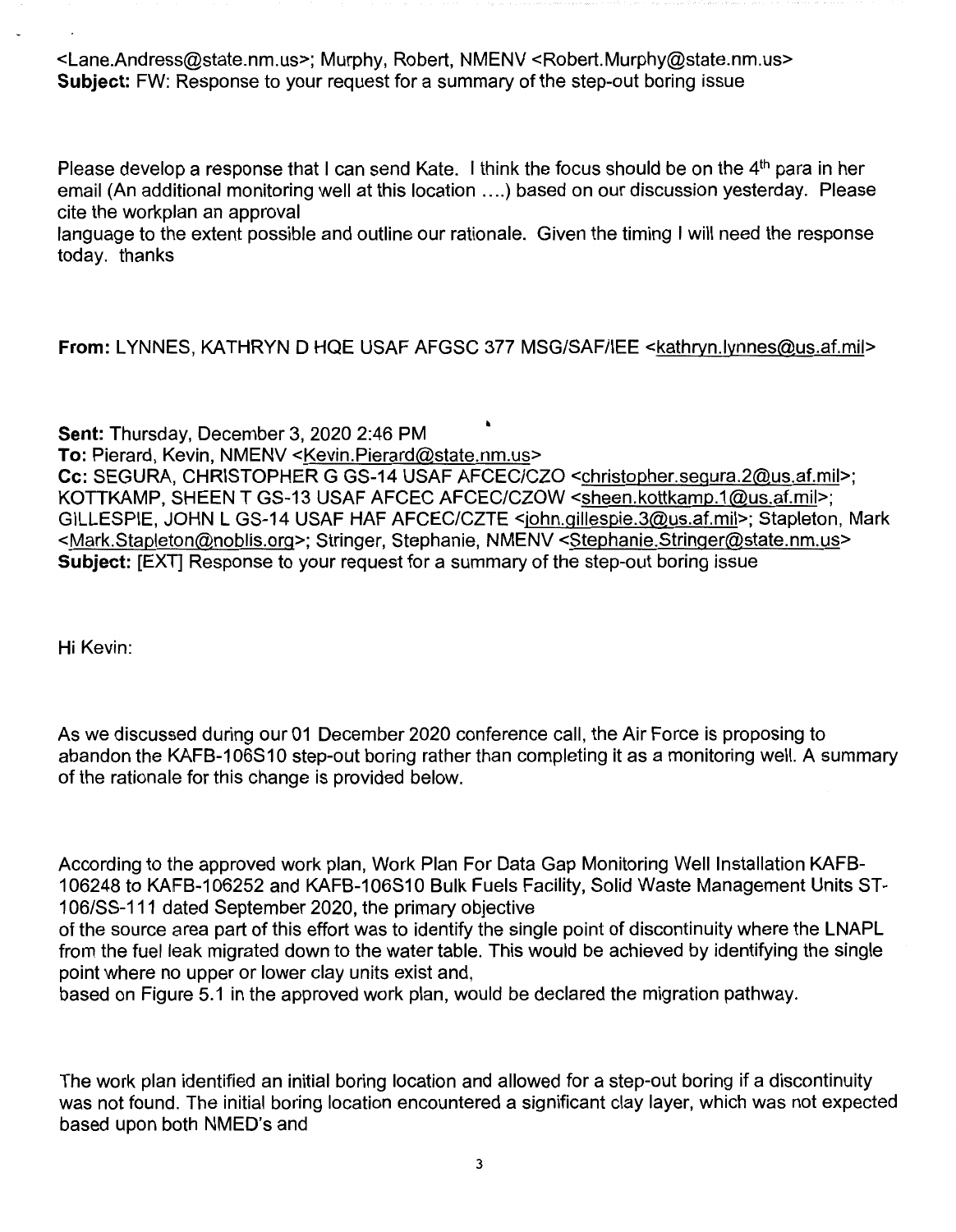the Air Force's review of the available logs. As result NMED and the Air Force held a conference call on 13 November 2020 to select a step-out boring location. The Air Force's subject matter expert(s) indicated during the 13 November 20 conference call with

NMED that the step-out location that had the greatest chance of identifying the point of discontinuity was west of the proposed coring location KAFB-106V3 (see attached Tech Memo). NMED instead directed the Air Force to drill the step-out boring KAFB-106S10

in the location shown on the attached figure. Unfortunately, the KAFB-106S10 step-out boring also encountered significant clay at both the upper and lower units and failed to achieve its overall objective. In other words, neither location identified the LNAPL

migration pathway to the aquifer.

An additional monitoring well at this location will provide no additional resolution to the nature and extent of contamination at this site. KAFB already has a significant number of monitoring points surrounding the KAFB-106V3 coring location

as well as KAFB-106S10 step-out location (see Figures 2.2 and 2.3 of the approved work plan). The BFF monitoring network in this area is comprised of 35 monitoring wells. Seventeen of those wells have submerged screens, which are available to monitor the dissolved

phase plume in the source area. Eighteen monitoring wells that have screens extending above the water table which are available for both LNAPL monitoring and dissolved phase plume monitoring. In addition, the KAFB-106S10 step out location is in close proximity

to KAFB-106154-484 which is not a submerged point.

Lastly, of the 35 groundwater monitoring wells, seven were coring locations that were completed as groundwater monitoring wells that were used to determine submerged saturated residual concentrations on-base. The addition of the saturated

matrix coring sampling at the KAFB-106S10 step-out location will provide valuable information for conceptual site model and the overall mass determination for the Corrective Measure Evaluation (CME).

Finally, the Air Force posits that upon the completion of the coring at KFB-106S10 step-out and the installation of the five additional data gap monitoring wells at the approved target locations, that the sufficient data exist in multiple

horizons both on base and off that the nature and extent of contamination has been satisfied. Any additional modifications or drilling requests will delay the completion of RFI Phase 2 project completion by several more years.

With the abundance of monitoring wells and coring locations in the immediate subject area, the USAF does not believe that an additional groundwater monitoring well at the KAFB-106S10 step-out location is necessary and will provide no additional

illumination on the nature and extent of contamination in the source area. The Air Force requests that upon the completion of the KAFB-106S10, given its redundant nature, that the well casings not be installed and the well borehole be properly abandoned.

Given the time sensitive nature of this request (coring of KAFB-106S10 step-out is scheduled to be